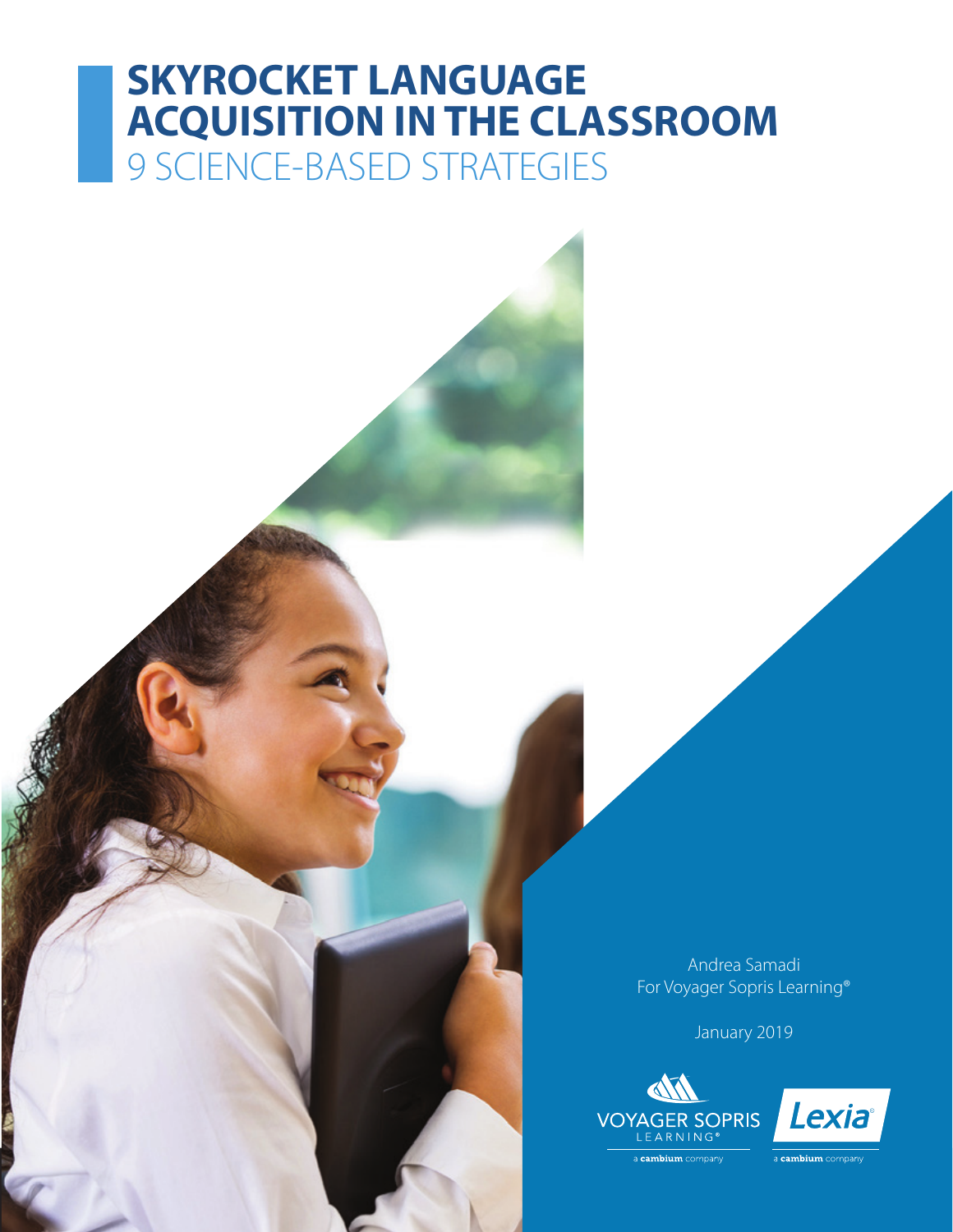## **TABLE OF CONTENTS**

| Students Lack Vocabulary and Become Stuck at Intermediate Level 3                         |  |
|-------------------------------------------------------------------------------------------|--|
|                                                                                           |  |
| Build Vocabulary with Meaningful Relationships Between Words and Students' Mental Lexicon |  |
|                                                                                           |  |
| Students Have Difficulty with Syntax, Phonemes, and Sentences                             |  |
| Making Sense of Sounds/Phonemes                                                           |  |
|                                                                                           |  |
| Understanding How Words Turn into Sentences                                               |  |
|                                                                                           |  |
| Students Lack the Skills Needed for Academic Success                                      |  |
|                                                                                           |  |
| Teaching Idioms and Multiple Meanings                                                     |  |
|                                                                                           |  |
| Using Technology to Improve Listening Skills                                              |  |
|                                                                                           |  |
| Building Confidence Through Self-Awareness                                                |  |
| Listening and Metacognition to Improve Motivation to Read                                 |  |
|                                                                                           |  |
| Students are Challenged with Long Written Passages (Reading and Writing)                  |  |
|                                                                                           |  |
| Building Confidence with Mental Practice, Intonation, Stress                              |  |
|                                                                                           |  |
| <b>Blueprints for Writing</b>                                                             |  |
|                                                                                           |  |
|                                                                                           |  |

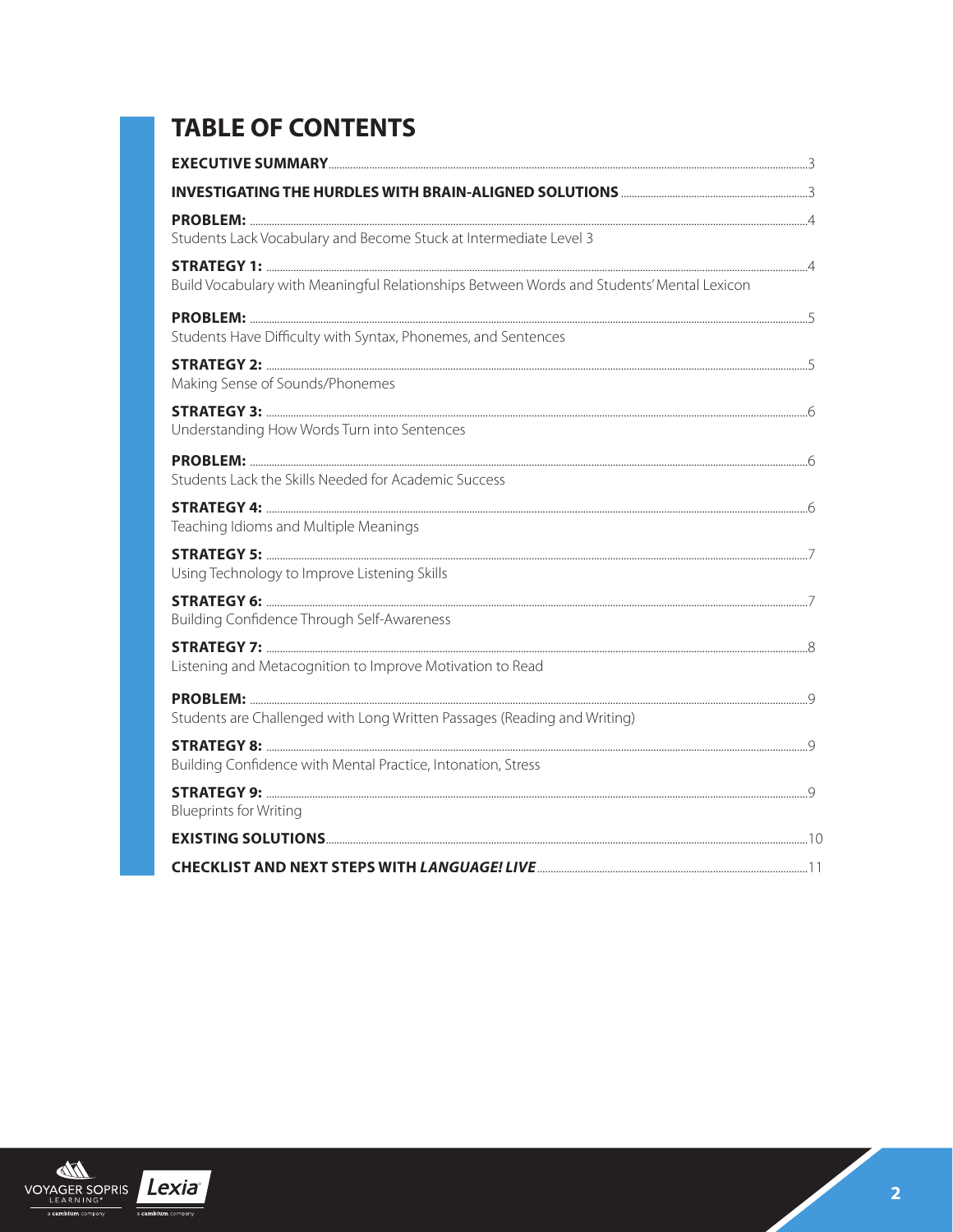#### **EXECUTIVE SUMMARY**

With 5 million English language learners (ELLs) enrolled in U.S. schools, nearly one of every 10 students is an ELL. We know ELLs "are the fastest-growing group of students in our nation's schools; however, with a language barrier to participation and access in the education system, they are also disproportionately underserved and underachieving."

With an increase in ELLs and the complexities that accompany this group, urgency and pressure are mounting for school districts and educators to provide curricula, instruction, and strategies to transform these students to proficient readers, writers, speakers, and listeners of the English language.

A better way must be found to support ELLs in our schools, without demanding more of educators who already are investing in enhanced focus, expanded creativity, and continued guidance for ELLs' futures." By better understanding the characteristics and needs of this student population, schools can do a better job of supporting their learning."ii We began our research in the growing field of educational neuroscience for answers. We know an understanding of neuroscience can change education; understanding how the brain works enables educators to reduce students' behavioral issues. Can neuroscience unlock and explain the complexities of how an ELL acquires a new language?

Our goal with this guide is to analyze the problems that ELLs face and demonstrate that educators are more likely to succeed in teaching students how to read if they have "a deeper understanding of the cognitive, emotional, and cultural challenges their students are facing while trying to learn English and course content simultaneously."iii By providing an understanding of ELLs' unique needs as they acquire a new language, teachers can utilize the suggested brain-aligned strategies to foster the development of successful Englishlanguage-learning readers taking them beyond World-class Instructional Design and Assessment's (WIDA) Language Proficiency Standardsiv Level 3 (developing) and to the pathway of being a lifelong reader at level 6 (reaching) which is equivalent to a Native English speaker on grade level.

#### **INVESTIGATING THE HURDLES**

Most researchers agree that "acquiring language within the language-specific areas of the brain diminishes during the middle years of adolescence" making language learning more difficult as one gets older. The reason for this challenge is learning a second language recruits brain regions that usually are not involved with language acquisition (Midgley, Holcomb, & Grainger, 2009) and adolescence is seen as a time of transformation and "remodeling or letting go of the connections in the brain that are not needed."vi Knowing this, it is understandable why students will have certain hurdles they must overcome while learning to read a second language.

Laurie Olsen, Ph.D., who has worked with hundreds of school districts across the nation, states that these challenges stack up throughout the years and notes these obstacles, if not overcome, can cause students to disengage and try to become invisible in school. She notes that usually around fifth grade, this disengagement can be noticed, and the results of their challenges, become overwhelming for these students. She further notes that ELLs "have a difficulty earning sufficient graduation credits and fulfilling college preparatory classes,"vii due to the limited access to a high number of support classes that limit curriculum and instruction.

#### **High Drop-out Rates, Graduation Rates, and College Completion**

It is not difficult to see how a student could become discouraged and drop out after years of feeling disconnected to their program of study. It is even easier to see why these students would fail to pursue higher education programs.

Dr. Olsen (2014) found the following problems contributed to challenges associated with ELLs and language acquisition. We have created nine brainaligned solutions to overcome each problem and help skyrocket reading acquisition beyond level three and help create lifelong readers. We can take an evolutionary standpoint and consider

that our brains were built to easily acquire the spoken language after hundreds of years of humans learning how to speak with each other, however, learning to read and write are relatively new and "place a heavier demand on neural networks than speaking."viii We can say "speaking is a normal, genetically hardwired capability; reading is not<sup>"</sup><sup>x</sup> and writing is the most difficult of the four skills. For unlocking the secret to accelerating literacy for ELLs, this is where it all begins and there are clues to look for.

*"How quickly and successfully the brain learns to read is greatly influenced by the student's ability to speak. It is important to understand what cognitive neuroscience has revealed about how the brain processes the spoken word."x*

Has the student developed a vast vocabulary? Are there grammatical errors with their speech? How do students put their sentences together?

To investigate how we can advance language acquisition in the classroom, we should start at the beginning and think of language acquisition as compared to learning how to rollerblade. Before we can glide along the street like experts, we must master some of the fundamentals. We must know how to stand without falling, start and stop, and we must even know how to glide. However, just knowing how to rollerblade is not enough. A rock can get stuck in our wheels and everything comes to a halt. Like the student who has not yet mastered the foundations of reading, they fall down and have no idea what happened. When we understand how our rollerblades work, and how each wheel turns before we can proceed, it is much easier to put that knowledge into practice and learn to blade (or read) like a pro. We can easily fall flat on our face and wonder "What happened?" and become stuck or choose to gain some additional knowledge about how the wheels work (or the foundations of reading) to help us overcome the challenges we will inevitably face learning this new skill.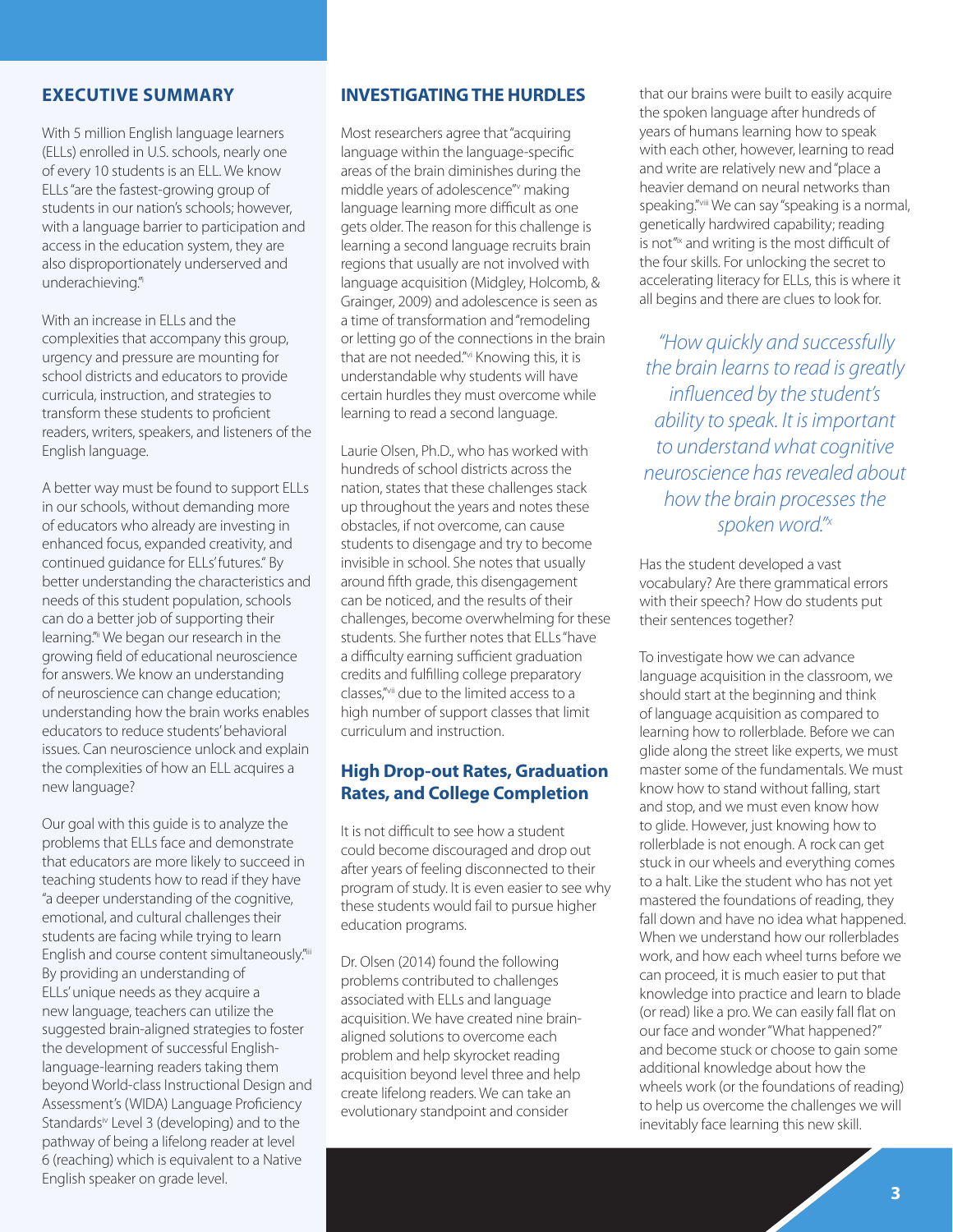### **PROBLEM:** Students Lack Vocabulary and Become Stuck at Intermediate Level 3

The majority of ELLs are stuck at intermediate levels of English oral proficiency or below. A key component to becoming proficient at reading and writing begins with understanding vocabulary. Knowing the meaning of each word will help students to read that word. "It makes a difference when educators are able to take the time to teach vocabulary and build meaning around those words—including giving students time to apply, discuss, and write about them. Students need explicit instruction in developing highly portable vocabulary they will encounter in multiple academic settings.<sup>"xi</sup> **FIGURE 1** 



### **STRATEGY 1:** Build Vocabulary with Meaningful Relationships Between Words and Students' Mental Lexicon

Learning to read requires "a solid mental lexicon of spoken vocabulary"xii and although many researchers "differ on the nature of these networks, most agree that the mental lexicon is organized according to meaningful relationships between words."xiii

"It seems that the brain stores clusters of closely associated words in a tightly packed network so that words within the network can activate each other in minimal time. Activating words between networks, however, takes longer."xiv It would take the brain a shorter time to connect words in the same categories (vegetables, peas, peppers, artichoke) and consequently longer to access words not connected in the same network as (frog and salad), for example.

**Reading Difficulties in Older Students Prove the Need for Explicit Instruction in Literacy-Related Foundational Skills**

The majority of adolescent poor readers, then, continue to need instruction in accurate and automatic word recognition (Vaughn & Fletcher, 2012; Lovett, Barron, & Frijters, 2013), at either basic or more advanced levels. Word recognition, however, is not the whole story. Most adolescent struggling readers also are challenged by other essential components of reading: vocabulary, fluency, and many aspects of comprehension (Compton et al., 2014), and often are unable to access content through reading alone. Between grades 2.5 and 5, poor readers (who may or may not be eligible for special services) who know basic phonics often stumble on vowel correspondences and multisyllabic words unable to break longer words into syllable chunks, prefixes, roots, and suffixes, or to recognize the vowel sounds represented by vowel teams (ea, oi, ue, etc.) (Archer, Gleason, & Vachon, 2003). When these skills are weak, they limit vocabulary growth which is essential for comprehending

content-laden text in subjects such as science, history, literature, or even math. The words students must recognize independently occur infrequently (Nagy & Anderson, 1984) but are the most important for comprehension across all content areas (Lee & Spratley, 2010; National Institute for Literacy, 2007).xv

**Put it into Action:** When learning new vocabulary words, be sure to connect words in categories and practice new words in clusters, using maps or webs. During prewriting, take one word in the middle of a paper and map out as many words and ideas that are connected to this one to form a sentence.

**Action Tip:** Create meaningful relationships between words and a students' mental lexicon because vocabulary words in the same network are easier to access.

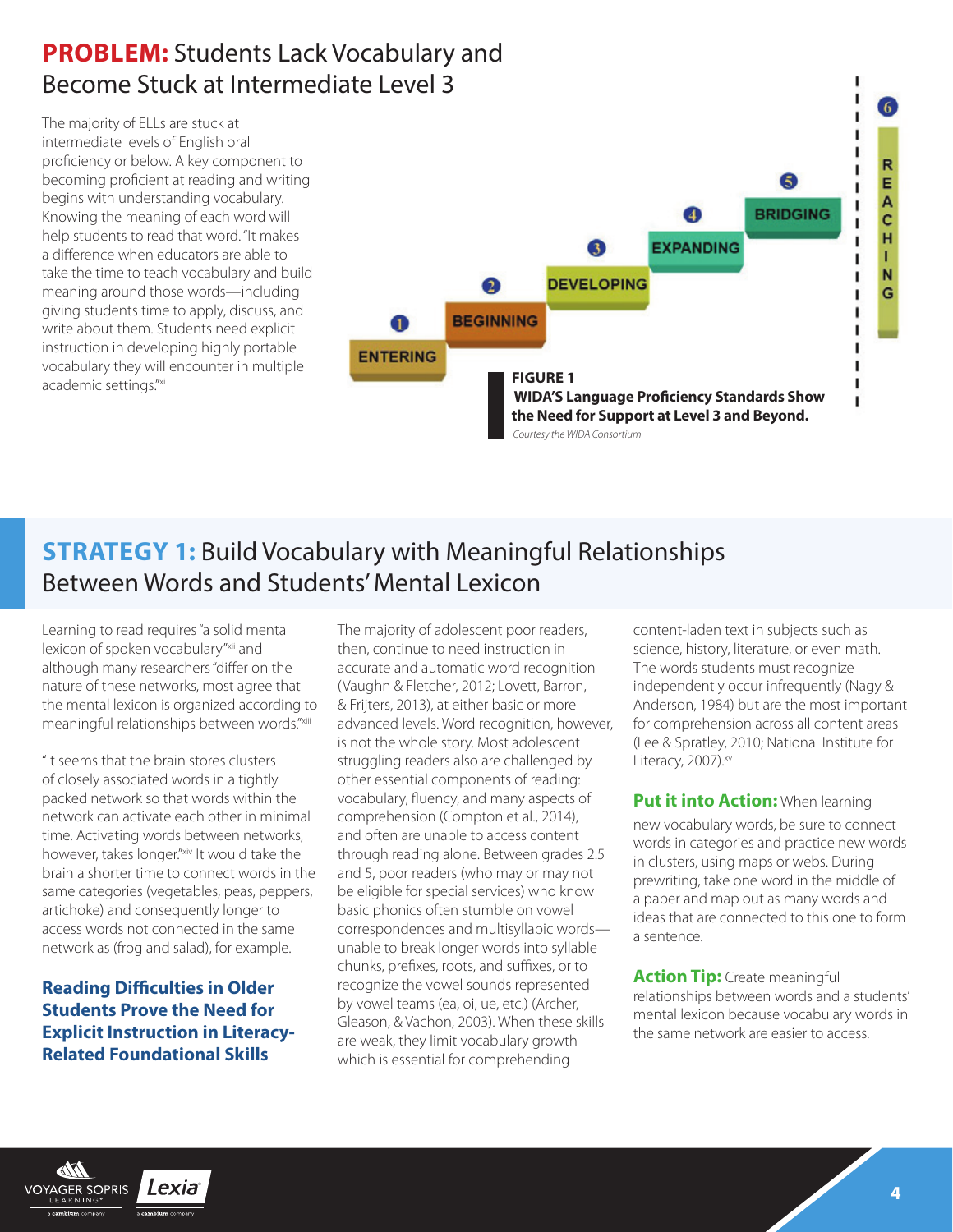### **PROBLEM:** Students Have Difficulty with Syntax, Phonemes, and Sentences

As mentioned, students must learn the foundations of reading to be successful readers.

Syntax is defined as "the way in which linguistic elements (such as words) are put together to form constituents such as phrases or clauses."xvi Languages like Spanish and French put the adjective after the noun they are describing. Cold water becomes eau froide in French and agua fria in Spanish. Anyone who has ever used Google Translate to gather the meaning of another language has noticed there often is not an accurate translation from one language to another.

*Since not all languages are the same with these laws of syntax, ELLs "need to understand how English rules of syntax differ from their native tongue."*xvii

A phoneme is the smallest unit of sound in speech and to read, students must be able to match the sounds (phonemes) to the letters of the alphabet (graphemes) that represent the sounds.

Sentences can have different meanings depending on the rules of syntax or word order. The boy chased the dog and the dog chased the boy have different syntax, word order, and meaning. Learning words is one skill and adding meaning to these words is an entirely different skill. See how our strategies can help students overcome these challenges.

### **STRATEGY 2:** Making Sense of Sounds/Phonemes

**Phonemes:** To read, students must be able to match the sounds (phonemes) to the letters of the alphabet (graphemes) that represent the sounds. The human brain is not born with the insight to make soundletter connections, so this must be taught.

A phoneme is the smallest unit of sound in speech and the English language is comprised of 44 phonemes. These phonemes form morphemes which are the "smallest units of language that have meaning."xviii

*As phonemes turn into morphemes, and morphemes into words, and words into phrases, the student must organize these components into sentences that add meaning to what they want to say. (Souza, 2011).*

When a student falls behind in reading before third grade, or an older student

reads at less than a third-grade level, the most likely source of difficulty is slow and inaccurate word recognition (Boardman et al., 2008; Curtis, 2004; Scammacca et al., 2007). Word recognition problems, in turn, may be rooted in both phonological and orthographic processing difficulties (Dehaene, 2009; Fletcher, Lyon, Fuchs, & Barnes, 2007; Foorman & Torgesen, 2001). Phonological difficulties involve poorly specified memories for the sounds in words and difficulties with phoneme segmentation. Orthographic processing problems involve poorly specified visualorthographic memories for the letters and letter sequences in printed words. Word recognition in an alphabetic writing system depends, first, on phonological processing—the ability to identify, segment, and blend the individual speech sounds in words (Ehri, 2014; National Reading Panel, 2000; Brady, 2011). While phonological skills are crucial to the connection between spoken and written language, orthographic processing often is a concomitant weakness in poor readers. Students may learn to segment sounds, but often have only minimal grasp of how the sounds are

represented in print, either for reading or spelling (Moats, 2010), unless they are directly taught how the print system works. Furthermore, and especially in older poor readers, word recognition and spelling depend on fast recognition and recall of syllable spelling patterns, meaningful word parts (morphemes), recurring letter patterns unique to English, and some oddly spelled, common words. Students who are to achieve fast and accurate word reading at middle or high school levels must know more than basic phonics.<sup>xix</sup>

**Put it into Action: Have students** practice the foundations of reading the correct pronunciation of phonemes and words. Students can privately record their own pronunciation and receive feedback as many times as they need to improve.

**Action Tip:** The human brain is not born with the insight to make sound-letter connections. This must be taught.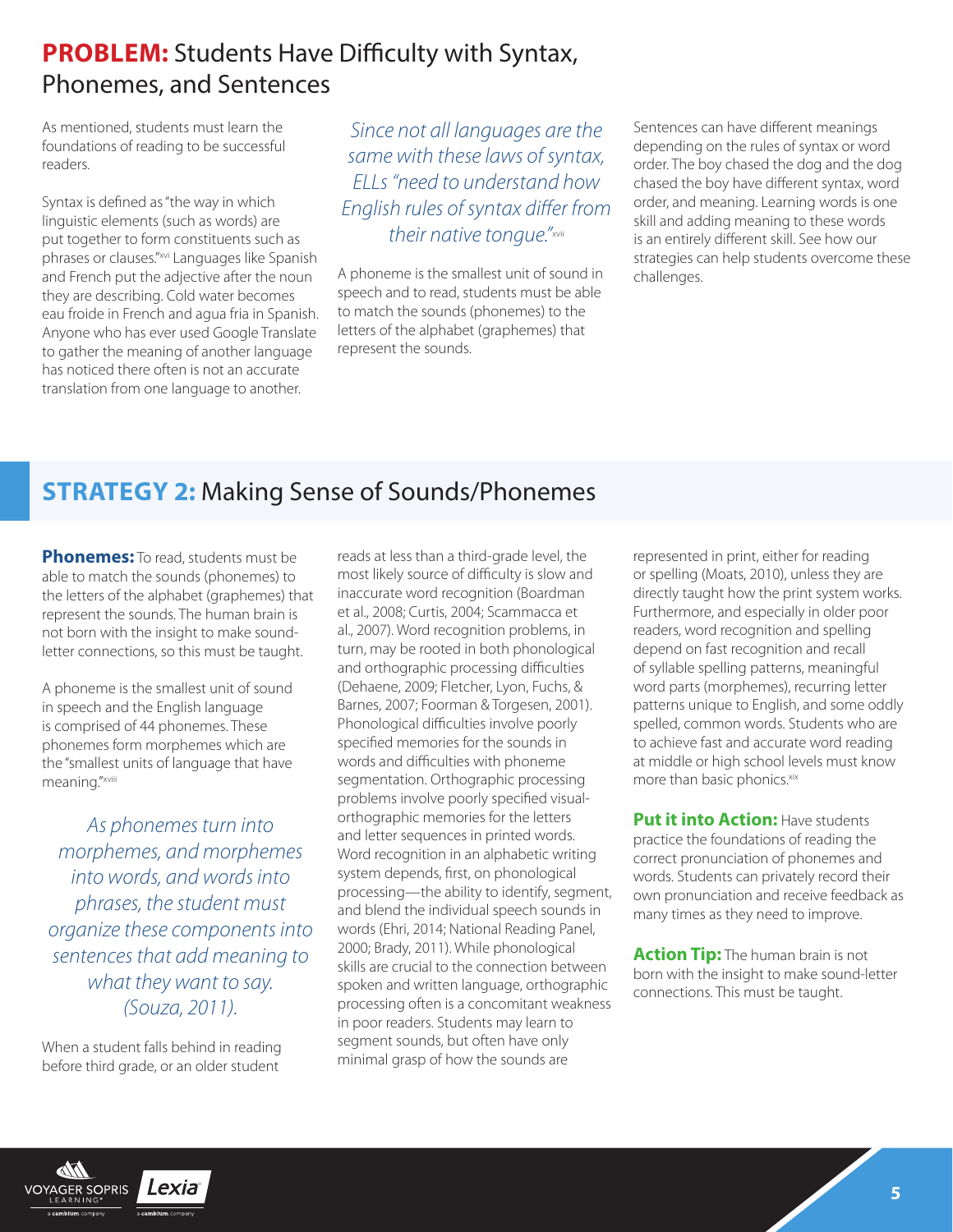### **STRATEGY 3:** Understanding How Words Turn into Sentences

We have closely examined how the brain recognizes and stores words, but to communicate effectively, these words must be organized in a way that they communicate meaning

#### *Did you know "the young adult brain can determine the meaning of a sentence in about one-fifth of a second?*

The brain needs just one-fourth of a second to name an object and the same amount of time to pronounce that object."xx When reading a sentence, the student grasps the meaning from each word based on the words they already have stored in their

mental lexicon. How well a student will comprehend this written text is determined by how well that student comprehends the same text when it is spoken.

Memory also is involved when reading sentences as the longer the sentence, the harder the brain must work to remember what is being read. Neuroscientists explain that memory works in two stages as information comes in through our senses (immediate memory: that lasts a few seconds, like when we need to remember a phone number and working memory that can last for minutes to a few days). Long-term storage can store information for years. (Squire and Kandel 1999). For students to read and be able to recall what they have read, and answer comprehension questions, the words they are reading must be interesting, meaningful, and memorable to access their working memory that will fade after time.

**Put it into Action: Practice writing** simple sentences using mapping, graphs, or charts. Use idea starters like photographs, words, or topics to help students begin.

**Action Tip:** Remember "the young adult brain can determine the meaning of a sentence in about one-fifth of a second."xxi and we know it's much easier if the student already has the vocabulary words stored in their mental lexicon.

#### **PROBLEM:** Students Lack the Skills Needed for Academic Success

Students must learn the important skill of being able to separate academic language from everyday language. Conversational language skills, ("Hey, how are you?") also called Basic Interpersonal Communication Skills (BICS) (Cummins, 1979) are easier to learn, but academic language acquisition (words used in subject areas like photosynthesis or quadradic equations) take longer. Cognitive Academic Language Proficiency (CALP) was coined by Jim Cummins to describe "the ability for these students to understand the difficult language used in academia." (Cummins, 1979). His research found that students were able to develop conversational language in two years, but it would take five to seven years to become fluent in academic language. This means all instruction with ELLs should be designed for "explicit language development that integrates subject-matter content, English literacy and language, and academic vocabulary." Studies show that developing academic vocabulary can play an integral role in helping ELLs achieve full proficiency and succeed across content areas. In mixedability classes, teachers are encouraged to develop explicit content and language goals for all students.

Imagine the student who arrives to the U.S. with a strong background in mathematics, only to discover they cannot read the English required for word problems and they become stuck and discouraged. We know the U.S. is ranked 41/72 countries in mathematics and many language learners are coming from these top-ranked countries, adding to their frustration in their new country. A strong focus on teaching academic language will improve students' confidence levels and provide them with the foundations of success.

#### **STRATEGY 4:** Teaching Idioms and Multiple Meanings

Idioms can be confusing for an ELL as the literal translation does not make sense. For example, a teacher exclaims "you hit the nail on the head" when a student gets the answer right, leaving a student new to the English language confused. Or, imagine the PE teacher shouting to students who might be interested in trying out for the cross-country team to "meet me at the track at 7:00 a.m. sharp." This statement might confuse a language learner who wants

to join the team but is still mastering the language and unsure what "sharp" means in this example. Add context and extra clarity to your statement to help ELLs understand that the word "sharp" does not mean "needle-like" but to be precise and on time.

**Put it into Action:** Some strategies to help students uncover the meaning behind idioms and multiple meanings are to "keep an idiom journal" and discuss multiple

meanings of phrases in class. Students could research idioms online and present their findings to the class. Have students clarify the meaning behind the new phrases for a powerful listening activity.

**Action Tip:** When speaking, be sure to simplify your vocabulary and sentence structure, avoiding idioms that might confuse students new to the English language.

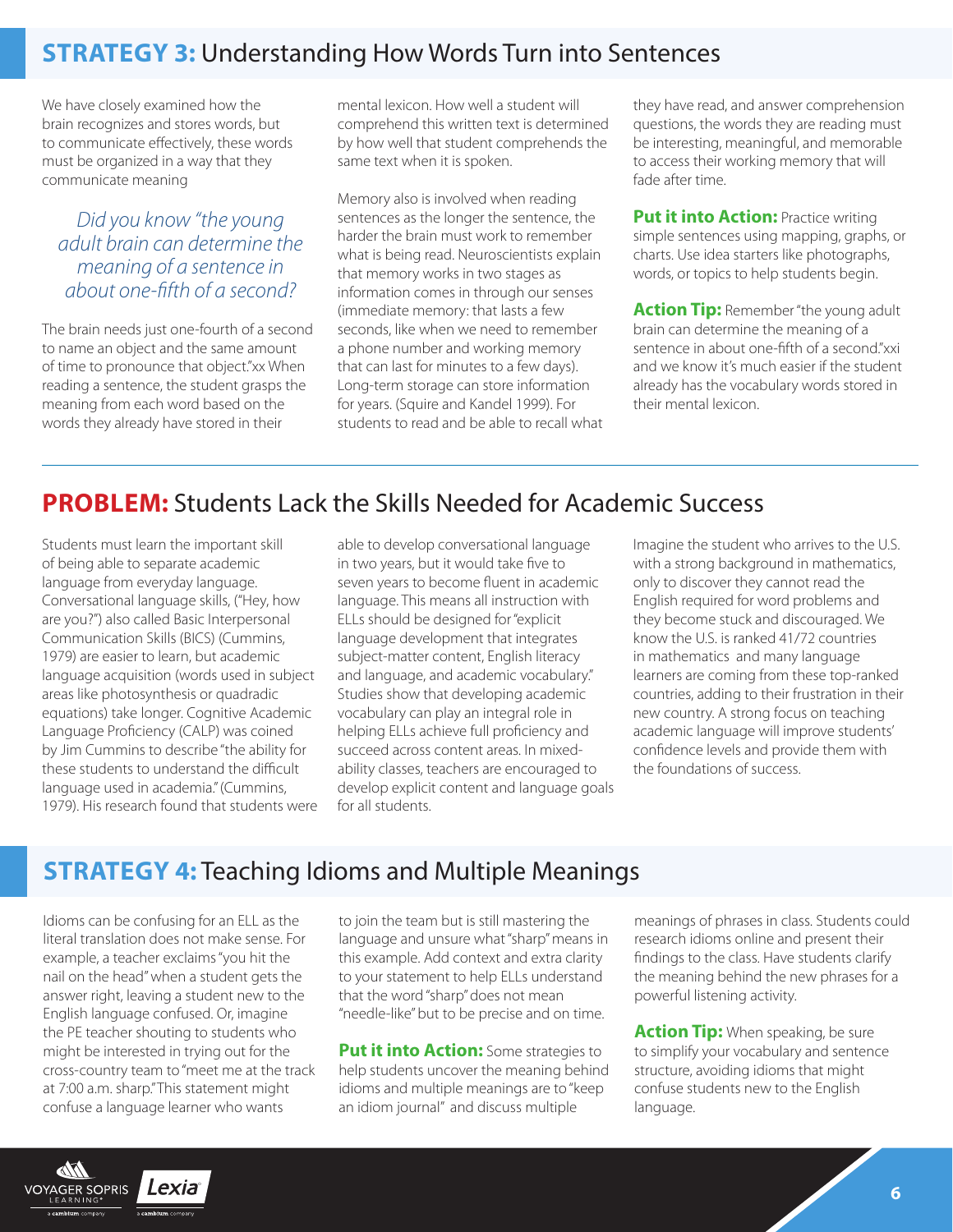### **STRATEGY 5: Using Technology to Improve Listening Skills**

Studies have shown that Internet-based technology tools "can significantly improve listening comprehension in English." (Verdugo and Belmonte, 2007). We also know "although students may learn how to segment sounds, they often do not know how those sounds are translated into print for reading or spelling, which leaves them at a disadvantage." According to Guskey (1997), "The best feedback to students is immediate, specific, and direct, and it offers explicit directions for improvement."

#### **Improving Foundational Skills Using Technology**

Putting phonological awareness and word recognition online has allowed students in a self-paced environment to master essential foundational skills before starting more advanced word-study instruction (Reed & Vaughn, 2010). Since spelling, word recognition, and recognition of meaningful parts of words (morphemes) depend on the same underlying knowledge of language forms and systems, students must learn to analyze words structurally. Focusing on identifying the constituent parts of words not only improves spelling (Tsesmeli & Seymour, 2009), but also word-attack skills and the ability to read fluently for comprehension (Bhattacharya & Ehri, 2004; Ehri, 2014).

**Put it into Action: Well-planned** lessons using technology can improve student's conversational and academic language while adding to student engagement and motivation. Technology should be used "as a tool to enhance teaching, learning, and multisensory experiences" giving students the extra confidence to reach outside of their comfort zones as they are learning, being intrinsically motivated, and becoming an active participant of their learning process. We also know adolescents prefer computer-



mediated feedback versus teacher feedback because teacher feedback, especially in the classroom, has the potential to damage the motivation of students with low self-esteem or high self-consciousness (Kluger & Adler, 1993) .

**Action Tip:** Remember, students do not need to be entertained, they need to be engaged which produces long-term results.

### **STRATEGY 6:** Building Confidence Through Self-Awareness

"Learning to speak English becomes the ELLs first priority because it provides the foundation for hearing and reflecting on the structure of the spoken words." How quickly an ELL will learn to read "depends a great deal on how well that student has acquired, and practices spoken English."

They must use their courage to overcome the fear of making a mistake, not being perfect, feeling embarrassed or ridiculed in front of their classmates to gain this skill. Understanding this process becomes easier if we can think of the three parts of the brain throughout this process. The Reptilian Brain/Hindbrain is where our reaction of fight, flight, and freeze originates and naturally wants to keep us safe. Language learners must feel safe enough to venture out of their comfort zone. Next, their Limbic Area/Midbrain comes into play, as students' feelings and emotions motivate them to continue to learn how to read as they envision living a successful and happy life. Finally, their Neo-Cortex/Forebrain is

Lexia

**VOYAGER SOPRIS** 

involved, creating language development with the ability to think, reflect, reason, plan, and connect themselves to the outside world.

**Put it into Action:** Since all three parts of the brain must work together as the language learner moves outside of their comfort zone and overcomes their fears, have students write down where they become stuck. What are their fears? Research shows that when one can identify and acknowledge their fears, and they "name it to tame it," the fear loses its power. When students identify what might be holding them back, soothing neurotransmitters are secreted in the brain and they will be in a better place to continue to learn.

**Action Tip:** Fostering a caring classroom culture will allow students to feel comfortable and safe enough to venture outside their comfort zones, bypassing their fears and gaining confidence as they are acquiring new skills.

### The Three Brains



**FIGURE 2 Shows How the Three Parts of The Brain Must Work Together** *Copyright © 2015 Samadi*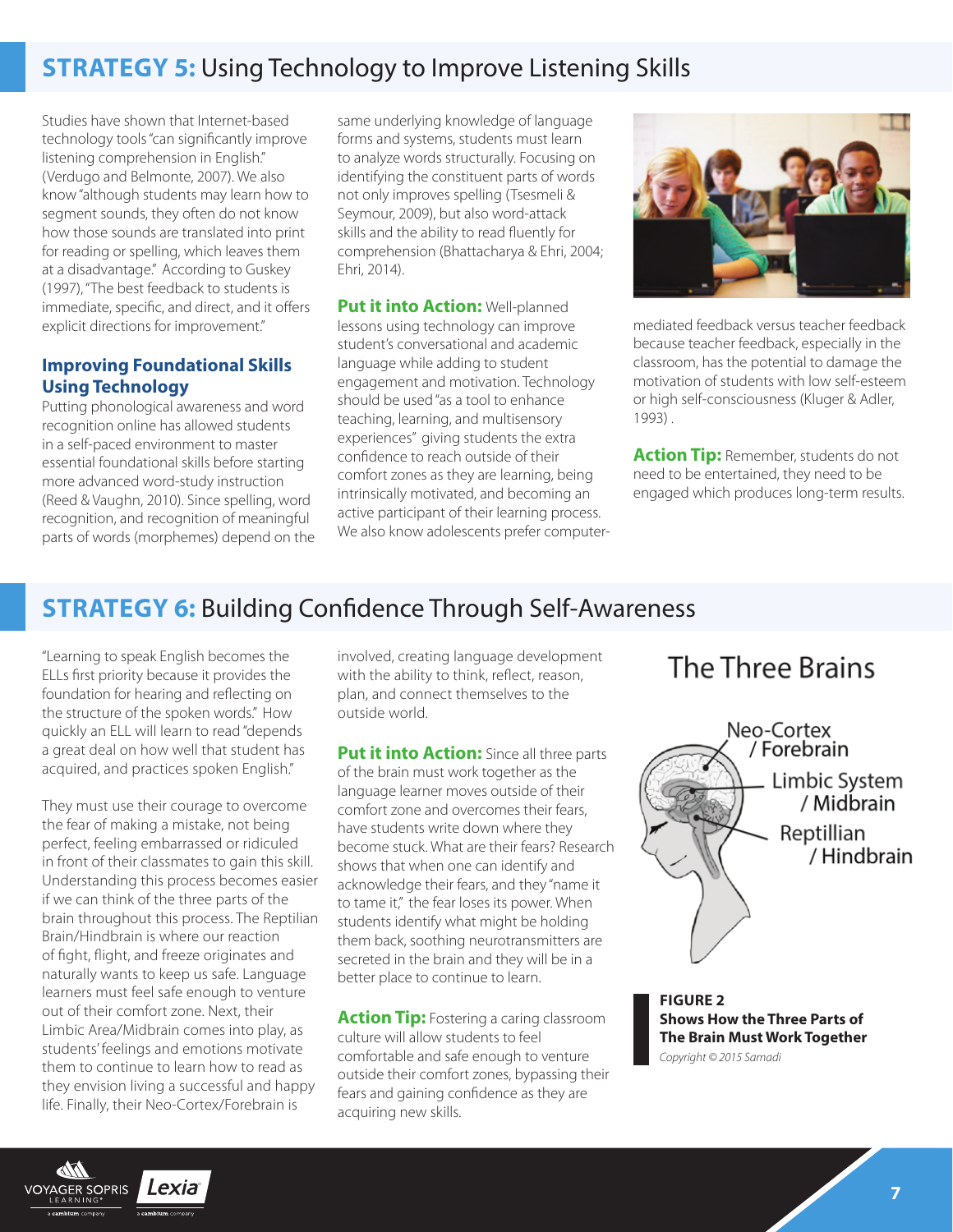### **STRATEGY 7:** Listening and Metacognition to Improve Motivation to Read

Although metacognition is not a new concept, its application to developing second-language listening skills is recent (Sousa 2011).

ELLs can become better listeners when they also consider how well their skills as a listener are progressing. Metacognition in ELL instruction should also focus on developing students' metacognitive skills. Improving the ELLs' listening skills will help them to increase their motivation and confidence.

#### **How Do We Reach the "Aha! Moment" and Metacognition?**

When a student starts learning something new, they go through different stages on the way to metacognition, where they are aware and in control of their knowledge. It begins with Instinctive Learning, where students study and learn with curiosity and desire. They experience positive emotions when they attain success. Next, they move to Habitual Learning, where students form study habits. It is very important students develop proper study habits or else they will only get by until the work becomes challenging. They will find themselves doing poorly on tests in spite of studying as hard as they can. Intentional Learning is where they will spend most of their logic, reason, and attention when solving mental problems. The challenge here is they are working with their short-term working memory, which contains limited information. It is easy to get distracted at this level of awareness. Worries, fears, and doubts also operate at this level and can interfere with decision-making strategies. Students must learn strategies to move forward in spite of fear and focus on the positive side of situations, taking a proactive approach to learning, instead of giving up at the first signs of a challenge. Finally, students arrive at Creative Learning, where all of the magic happens for decision making and goal setting. This process is strenuous on



#### **FIGURE 3 Shows the Steps Towards Metacognition and Listening**

the brain and requires frequent brain breaks to reset our neurochemistry. Students must have strategies for practice, study, and learning and be able to find a way to relax their brain and body.

During these resting states, remarkable activity takes place, allowing the brain to creatively solve problems. When creativity is integrated with logic and reason, research shows we can solve conflicts and improve academic success. Metacognition occurs when students are aware and in control of the knowledge they are learning. When students reach this level, they begin to have "Aha!" experiences, where they gain insight from the knowledge they are learning. This is the true magic of the learning process.

**Put it into Action: Remember, listening** in English is more difficult than speaking, reading, or writing. Have ELLs evaluate their own performance regarding their metacognitive activities when listening. Create a listening checklist and have students rate themselves. Is there a point they lose focus or attention? What happens? How can they get themselves back on course?

**Action Tip:** Ask students to think about their own mental processes when dealing with a learning task. They will begin to understand how they learn best and become proactive to make improvements on their own.

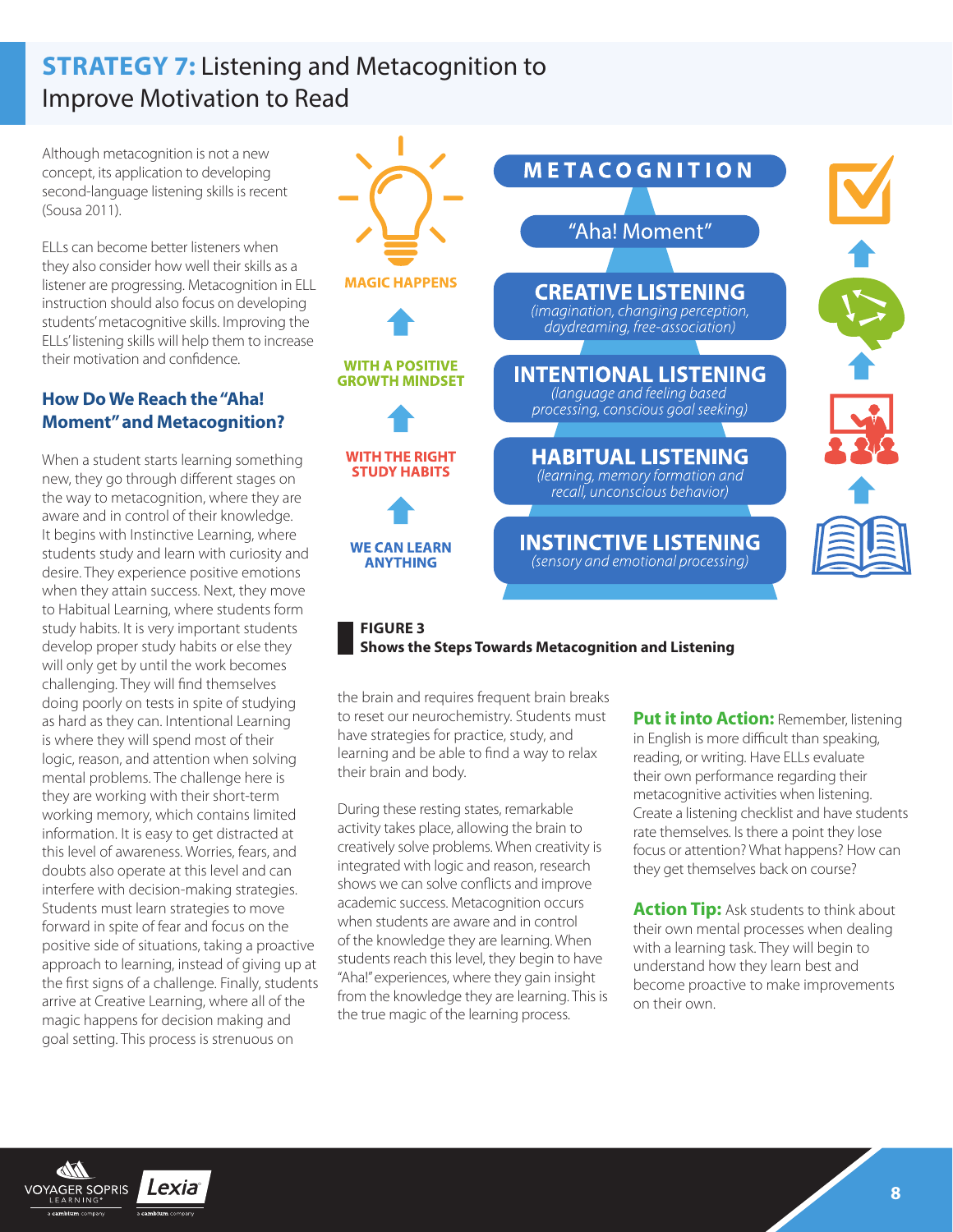### **PROBLEM:** Students Are Challenged with Long Passages (Reading and Writing)

"One of the most reliable predictors of how well youngsters will learn to read is the size of their mental lexicons" (Sousa, 2005) where words are organized in meaningful relationship to each other. Remember the brain stores clusters of closely associated words in a tightly packed network so words within the network can activate each other in minimal time. The more words in our students' mental lexicon, the easier it will be for students to learn how to recognize the words they are reading and add meaning to them for comprehension.

Researchers show that the rate of early vocabulary growth was a strong predictor of scores at ages 9–10 on tests of vocabulary, listening, speaking, syntax, and semantics. (Hart and Risley, 2003). To acquire language, we must understand "what is said, not how it is said. The best

language lessons are therefore interesting conversations, good books, films, and activities that are fun and engaging." The idea is to motivate students to read and comprehend these long passages with prereading activities designed to stimulate prior knowledge so students do not shy away from the text but become engaged with the content enough to overcome their challenges with acquisition.

### **STRATEGY 8: Building Confidence with Mental** Practice, Intonation, and Stress Patterns

"Since we listen more than we speak, read, or write" listening is an important skill to teach ELLs. Listening allows students to practice the words they are learning mentally, hear different intonation and stress patterns, and build the confidence needed to speak themselves. Current research suggests that "we must repeat to remember" and that "information is remembered best when it is elaborate, meaningful, and contextual" (Medina, 2008). "We remember things much better the more elaborately we encode what we encounter, especially if we can personalize it." (Medina, 2008).

How does memory impact our ability to read? We must think about how incoming information is gathered. We talked about immediate memory (a few seconds) versus working memory (minutes to days) and long-term storage (years) so we must remember the working memory can only handle a few items at a time. Most adolescents and adults can remember about five to seven items at a time. If we are trying to remember a poem, it helps to use chunking and memorize one paragraph or group at a time. Because our working memory is limited, beginner readers will have difficulty reading long sentences.

#### **What part of our brain is involved with memory?**



The hippocampus, a part of the limbic system (in the temporal lobe) is the part of the brain associated with memory, emotions, and motivation. The name comes from the Greek word hippo (meaning horse) and kampo (meaning monster). Its shape resembles a seahorse.

**Put it into Action:** If we want to remember something ourselves, or teach our students to remember something, we must be sure we understand the meaning of what we want to remember, practice

the word mentally first, (imagine an image of the word) and then practice speaking the word with meaning attached. It is here that students can practice different stress patterns and intonations for different words and phrases.

**Action Tip:** We must repeat to remember. We can find tricks to remember what we are learning (acronyms or acrostics) or by associating images to the vocabulary words we are trying to remember.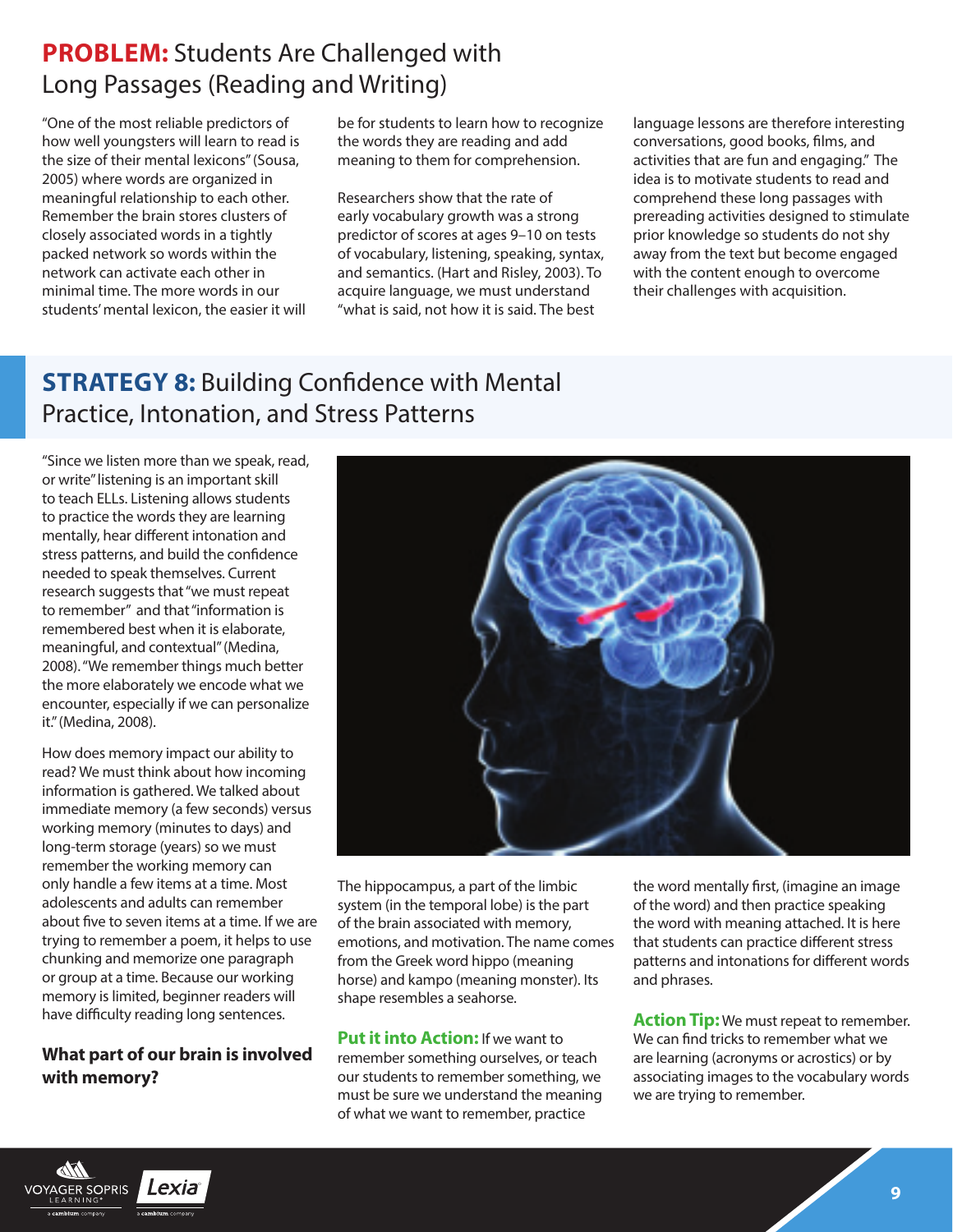### **STRATEGY 9:** Blueprints for Writing

This is the most challenging of skills for ELLs to learn. They will learn to speak first, then read and then write. To help students expand their writing, explicit instruction can be helpful. Remember monolingual students first learn to speak, then read, and then write, but ELLs must learn all of these skills at the same time. (Sousa, 2011). The most current research in this area is limited but researchers agree "that reading and listening to read-alouds have positive effects on developing young ELLs' vocabulary and other facets of their language development, including writing." Students can benefit from scaffolded writing supports, graphic organizers, and discussion of a topic before they begin the writing process. ELLs "can improve substantially over the course of a school year, especially if the teachers provide students with feedback on both content and form."

**Put it into Action:** Some proven strategies to help ELLs to write is for teachers to "display the features in writing samples." Teachers can model a sample with a clear beginning, middle, and end so students have a blueprint to follow. Practice "quick drawing and quick writing" to brainstorm ideas for a writing passage.

**Action Tip:** Have students write about something that interests them for motivation. Even though writing is the most challenging domain, assignments that connect with students' interests can jumpstart and maintain their interest in writing.

### EXISTING SOLUTIONS: **WHAT'S WORKING**

We have provided some specific strategies for helping ELLs, but there are many different actions you can take. While there is not one best way to teach a nonspeaker all they will need to know about the English language, there are some models that prove to be more effective than others.

"A major study of instructional programs for ELLs was carried out by the Center for Research on Education, Diversity, and Excellence (CREDE) and completed in 2006." These research findings favored instruction that combines interactive and direct instruction.

#### **1. Interactive Teaching**

Students can lose interest in a typical lecture-style classroom, so an interactive approach is recommended where "the teacher is actively promoting the students' progress by encouraging higher levels of thinking, speaking, and reading." Some examples of interactive teaching include group discussions, brainstorming, cooperative dialogues, or questions about a text they are reading

or a piece of writing they are analyzing. All of these strategies help guide the student to the next level of thinking with the help of their active participation.

#### **2. Direct Instruction**

Places an emphasis on instruction led by the teacher with "explicit and direct teaching of skills or information, for example letter sound associations, spelling patterns, or vocabulary words." Some examples of direct instruction include modelling, comprehension checks, using scaffolds and guidance, providing feedback, and differentiated instruction where the instructor quides the student toward mastery. Studies show that directly teaching the early stages of reading (phonemes) and the forming of letters to words (morphemes) "is an effective component of ELL programs."

#### **3. Developing Listening Skills**

Since we listen more than we "speak, read, or write," teaching students' skills in listening is a crucial component of an ELL program that will enhance all other areas

of language acquisition. Some examples to help students develop listening skills are to provide comprehension checks or questions for students to answer after they have listened to a passage to be sure they are actively listening and doing the work needed to acquire this skill.

#### **4. Overcoming the Reluctance to Speak**

It is easy to understand why students who are learning a new language are reluctant to speak. Students in middle and high school may withdraw more when the pressure to fit in "makes them reluctant to ask questions or participate in class for fear of exposing weakness in English fluency" so it is important for teachers to emphasize the importance of learning from their mistakes and the concept of failing forward as they are learning. Since everyone has had an experience of making a mistake that has caused embarrassment, using these lessons to build trust and rapport will help students take more risks and overcome their fears.



For more information, visit: [voyagersopris.com/languagelive](https://www.voyagersopris.com/literacy/language-live/overview)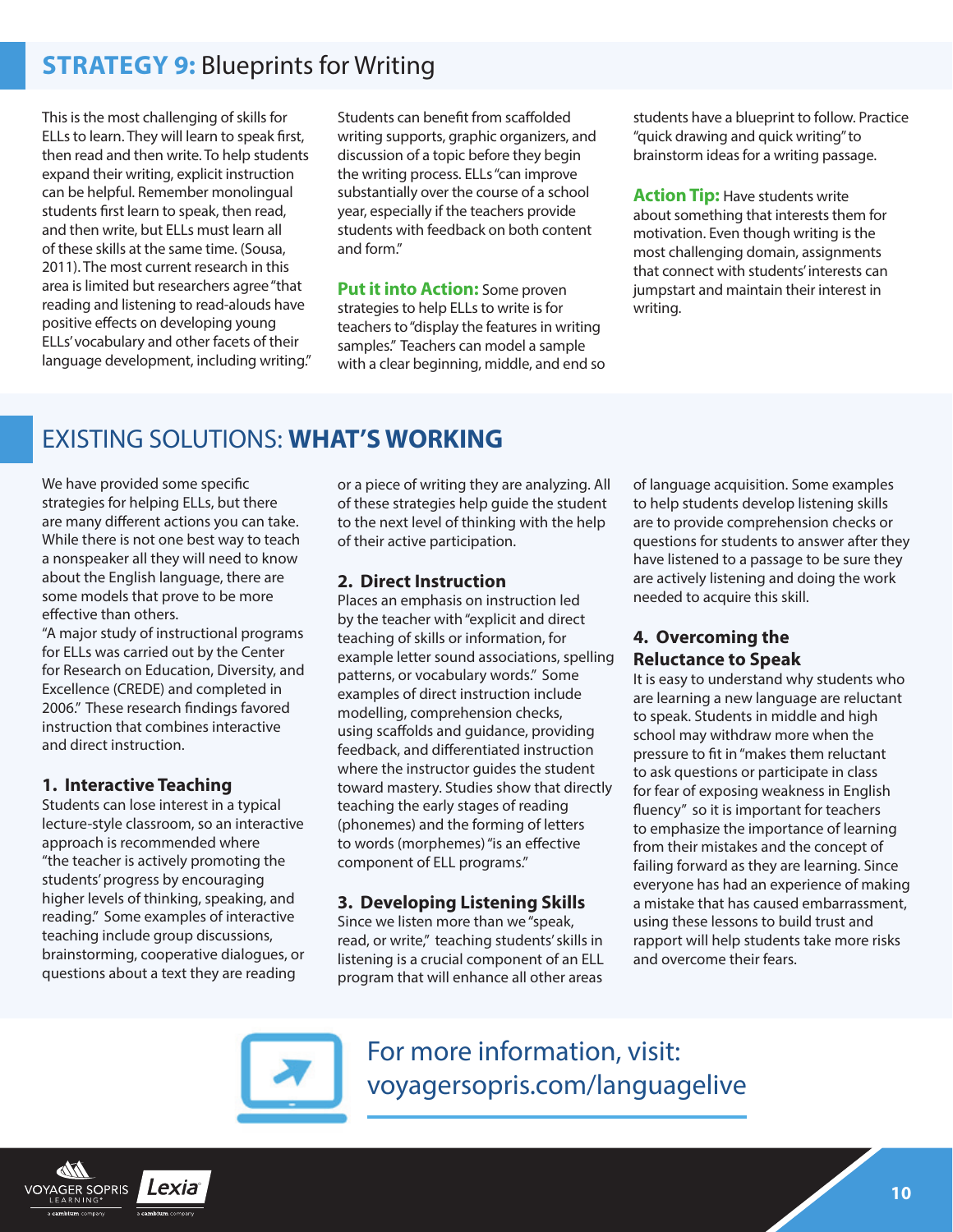Identifying the needs of linguistically diverse students and creating a plan to ensure they meet grade-level ELA expectations is the first step in fostering that advancement and success. *LANGUAGE!® Live* **provides instruction in ELA and English language development (ELD) simultaneously to accelerate ELLs' achievement in middle and high school.**

*LANGUAGE! Live's* online instruction and teacherdirected lessons provide the needed balance for ELLs to acquire the language and become proficient decoders, readers, and writers.

*LANGUAGE! Live* is the solution for English language learners that provides foundational skills, vocabulary, language, and comprehension instruction.

# **LITERACY INTERVENTION BUYER'S GUIDE**

Does your adolescent literacy intervention align to the 9 strategies for ELLs?

| <b>INTERVENTION CRITERIA CHECKLIST</b>                                                           | <b>LANGUAGE! Live</b> | Other |
|--------------------------------------------------------------------------------------------------|-----------------------|-------|
| <b>Build Vocabulary with Meaningful Relationships</b><br><b>Between Words and Mental Lexicon</b> |                       |       |
| Make Sense of Sounds and Phonemes                                                                |                       |       |
| Understand How Words Turn into Sentences                                                         |                       |       |
| <b>Teach Idioms and Multiple Meanings</b>                                                        |                       |       |
| Use Technology to Improve Listening Skills                                                       |                       |       |
| <b>Build Confidence Through Self-Awareness</b>                                                   |                       |       |
| Improve Motivation to Read Through<br>Listening and Metacognition                                |                       |       |
| <b>Build Confidence with Mental Practice,</b><br>Intonation, and Stress Patterns                 |                       |       |
| Provide a Blueprint for Writing                                                                  |                       |       |



Download LANGUAGE! Live ELL Overview: [go.voyagersopris.com/language-live/ell](http://go.voyagersopris.com/language-live/ell)